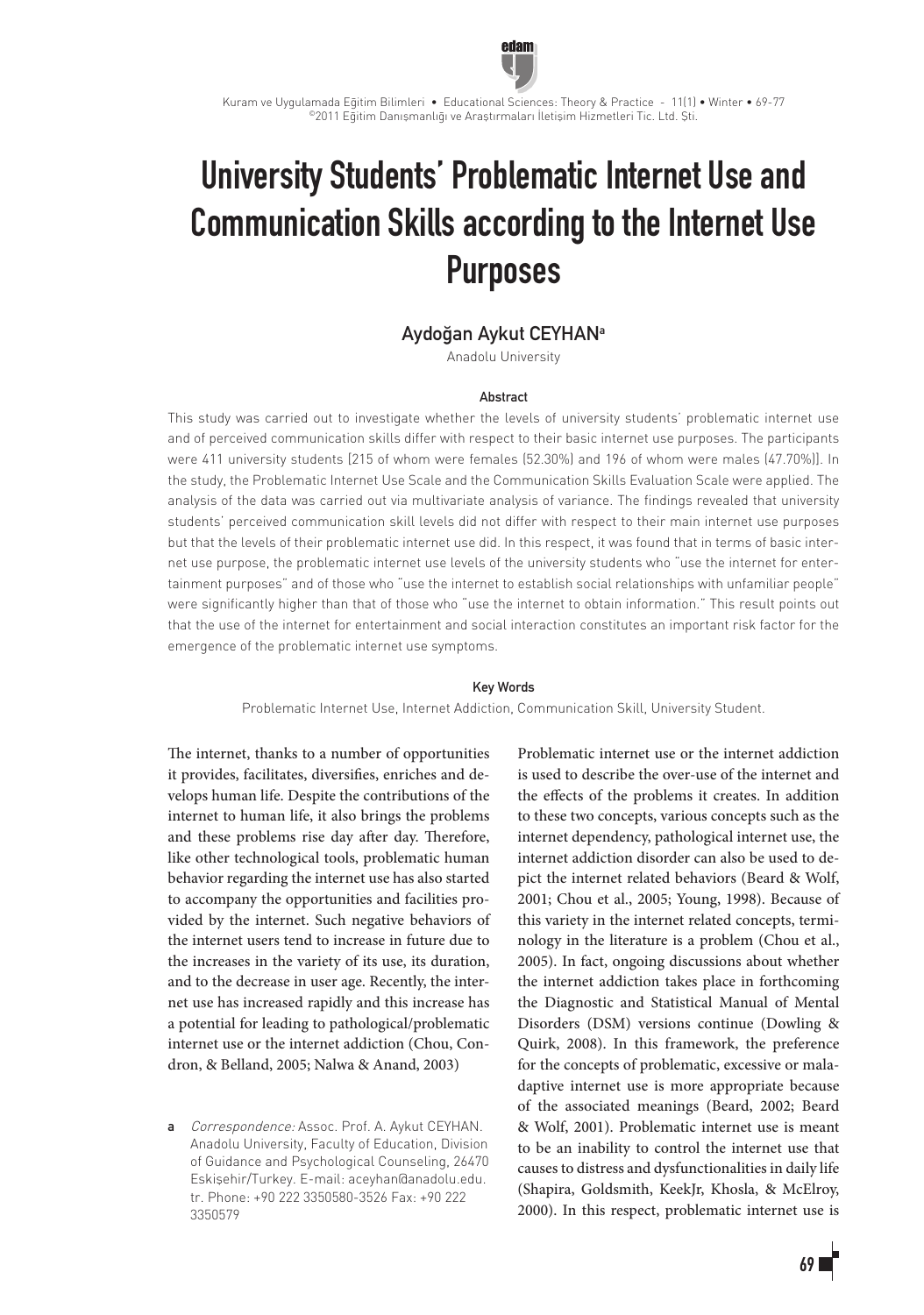described as one type of impulse control disorder (Schmitz, 2005; Shapira et al., 2000; Shapira et al., 2003; Young, 1998, 2004).

In literature, a great deal of research on problematic internet use shows that overuse of the internet and problematic/pathological internet use or the internet addiction have a significant relationship with such factors as loneliness (Ceyhan & Ceyhan, 2008; Erdoğan, 2008; Keser Özcan & Buzlu, 2007; Moody, 2001; Nalwa & Anand, 2003, Whang, Lee, & Chang, 2003), low self-esteem (Niemz, Griffiths, & Banyard, 2005; Wu & Cheng, 2007; Yang & Tung, 2007), depression (Ceyhan & Ceyhan, 2008; Keser Özcan & Buzlu, 2007; Yang & Tung, 2007; Yen, Ko, Yen, Wu, & Yang, 2007; Whang et al., 2003; Young & Rogers, 1998), the symptoms of antisocial tendencies and external control (A. A. Ceyhan & E. Ceyhan, 2007), psychological symptoms (Ceyhan, 2008), shyness (Chak & Leung, 2004), social disinhibition (Niemz et al., 2005), low social support (Keser Özcan & Buzlu, 2007; Wu & Cheng, 2007) and pleasure with the internet (Aslanbay, 2006). These research results demonstrate that problematic internet use is not independent of individuals' various psychosocial characteristics. Furthermore, some personal and psychosocial characteristics are likely to play a determinant role in inclining individuals' basic internet use purposes. Individuals use the internet for various purposes. The internet use has generally motives such as communication, entertainment, and information gathering (Shaw & Gant, 2002). Pathological users were more likely to use the internet for more reasons such as recreation, non-real-life social contacts, and emotional support (Morahan-Martin & Schumacher, 2000). Considering these internet use purposes, individuals generally use the internet to obtain information, entertain themselves, establish communication with acquaintances or with relatives, and establish social relationships with unfamiliar people. The probability of the emergence of individuals' problematic internet use behavior or the potential of their addiction to the internet changes depending on their internet use purposes (Meerkerk, Van Den Eijden, & Garretsen, 2006). The internet addiction is considered to be a complex phenomenon including a number of different types of behavior and possibly different types of addiction (Niemz et al., 2005). Similarly, it is stated that the internet itself does not cause addiction and that specific uses of the internet play an important role for the development of pathological internet use (Young, 1998).

In literature, there are studies concerned with the

basic internet use purposes. The results of these studies revealed that the problematic internet users/internet addicts use the two-way communication functions of the internet predominantly (Young, 1998); that they spend most of their time in the synchronous communication environment (Leung, 2004); and that they have an explicit tendency towards interactive uses (Thatcher & Goolam, 2005). At the same time, research findings are consistent with the view that the internet itself does not cause addiction and that certain specific uses of the internet, especially its interactive functions, contribute to the development of pathological internet use (Chou et al., 2005). When these research findings are taken into consideration, it is seen that the internet use purpose alone acts as a significant determiner in distinguishing unhealthy internet users or those who have problematic internet use behaviors from healthy individuals in terms of the internet use. In addition, it was found that the problematic internet users use the internet mostly for entertainment, social activities, and interactive virtual games. Therefore, when examining the internet addiction, the content of the internet use should also be taken into account (Hall & Parsons, 2001). Hence, the present study investigates the relationship between the internet use purposes of university students, who are young adults, and their problematic internet use behavior.

The use of the internet has increased in recent years especially among youth (Johansson & Götestam, 2004). Therefore, university students are prone to the development of the internet addiction or problematic internet use (Anderson, 2001; Kim, 2007; Nalwa & Anand, 2003). The reason is that university students use the internet as a part of their education or of their courses (Kim, 2007; Nalwa & Anand, 2003) and can access to the internet easily at university campuses (Anderson, 2001; Kim, 2007). Moreover, the psychological and environmental factors in university students' lives lead to the establishment of an environment in which the internet addiction may significantly influence them (Hall & Parsons, 2001) because university students are likely to encounter with a variety of difficulties or problems in their academic lives. The effort to cope with such difficulties and to satisfy the needs can play an important role in students' life quality and their mental health. According to Erikson's psychosocial development theory, university students or young adults are in a developmental period ruled over by conflict of intimacy versus isolation. For a healthy personality develop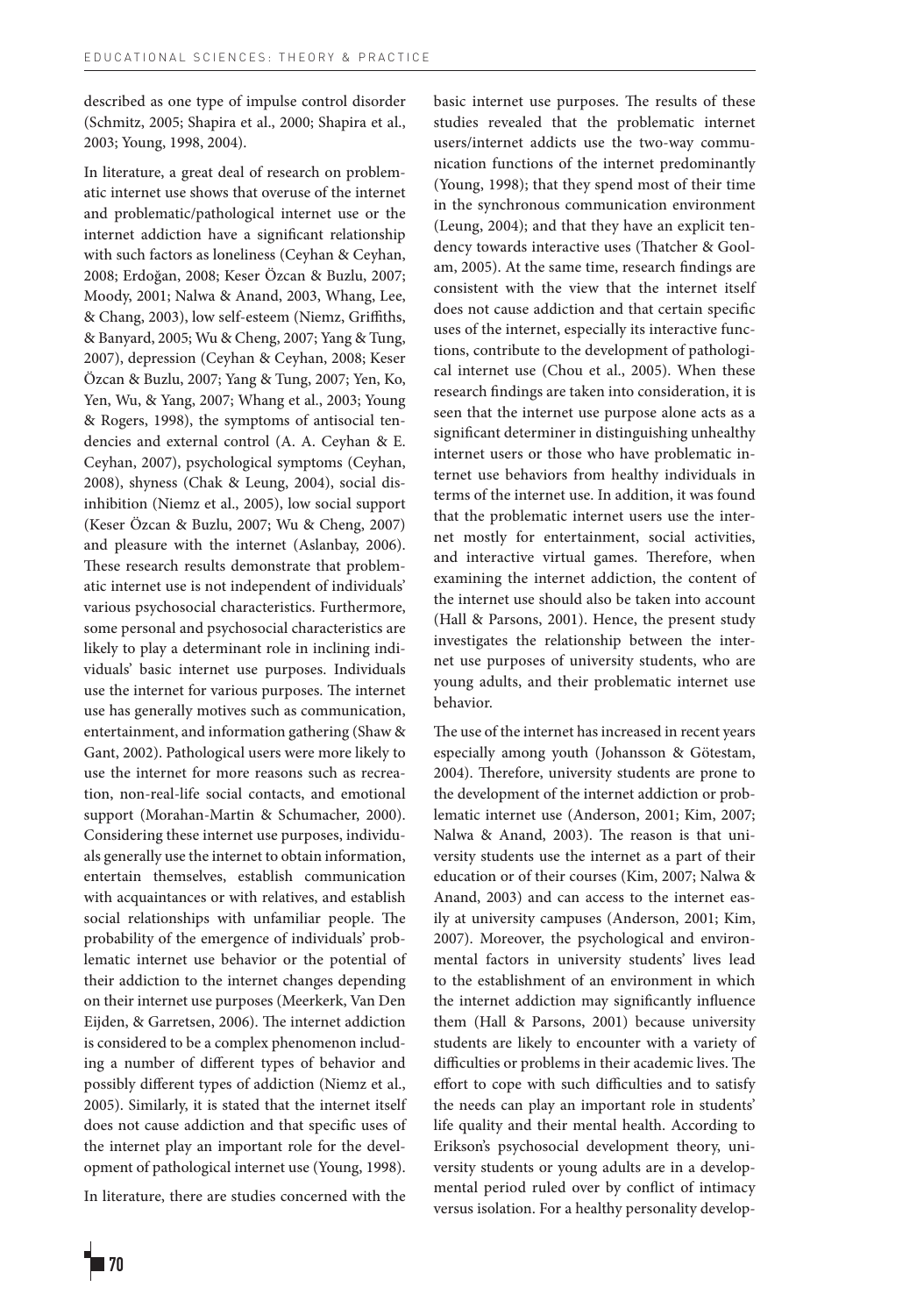ment, young adults are required to overcome this developmental conflict by building skills in establishing close relationships with others. Therefore, the period of young adulthood which also includes university years is a period in which adolescence developmental tasks are consolidated, i.e., identity is formed and close relationships are established (Kılıçcı, 1989). Young adults who do not establish intimate relationship or avoid intimate relationships due to anxiety to lose his/her identity may have a sense of isolation (Öztürk, 1994). In this respect, developmental tasks such as identity formation and the establishment of close relationships may constitute two basic stress factors for university students. These stress factors can cause individuals to show problematic internet behavior in an environment in which they can easily access to the internet (Hall & Parsons, 2001). The youth described as the internet addicts are less likely to overcome the developmental crisis (Huang, 2004). In order to avoid problems such as the problematic internet use accompanied by the developmental problems, university students should achieve their developmental tasks and be able to deal with various difficulties in life. Thus, it is quite important for university students to have effective communication skills that will help to establish good relationships with others.

Young adults, like every individual, are in need of effective communication skills to establish effective interpersonal relationships with others. Effective interpersonal relationships are based on communication and that failure to establish a healthy communication results in various problems like loneliness (Korkut, 1996). For example, while some young individuals do not experience problems when meeting new people or developing new relationships, others have difficulty in establishing close relationships because they are weak in terms of social skills (Anderson, 2001). Therefore, the establishment of effective communication requires some interrelated skills (Korkut, 1999). Effective communication skills refer to effectivelistening and responding behaviors that facilitate relationships among people (Korkut, 1996, 2005). These communication skills are acquired through experiences in life (Korkut, 1996) and should be taught to children and youth starting from early ages (Korkut, 1999). Research findings indicate that perceived communication skills of individuals who want to be with others are higher than that of those who prefer loneliness (Korkut, 1999) because personal, social, and general adjustment levels of the youth perceiving themselves to have effective communication skills are higher as well (Ceyhan, 2006) . In line with these explanations and research findings, it can be stated that having effective communication skills could be considered as a fundamental factor for identity development and the establishment of close relationships which are developmental tasks of young adults. In this respect, ineffective communication skills of young adults may cause various problems in their lives and constitute an important risk factor for the internet use behavior and its content.

Consequently, the fact that researchers investigate various characteristics of young adults - such as communication skills – in terms of the internet use purposes will result in significant contributions to the understanding of the results caused by their internet use behavior and to the understanding of the reasons for their behavior or for the pathology underlying their behavior. This study aims at determining whether university students' problematic internet use behavior and their levels of communication skills as they perceived differ significantly with respect to their basic internet use purposes.

# **Method**

# **Participants**

The present study employed a total of 411 university students attending to various academic programs at Anadolu University. The research data group included 215 female (52.30%) and 196 male (47.70%) students. Among all the participants, 170 (41.30%) were freshmen, 60 (14.60%) were sophomores, 114 (27.70%) were juniors and 61 (14.80%) were seniors. Of all the participants, six (1.40%) students did not respond to the data booklet.

### **Measures**

**The Problematic Internet Use Scale (PIUS):** The PIUS was developed by Ceyhan, Ceyhan, and Gürcan (2007) with the premise that the intensity of the internet use could change in a range from normal to pathological state. The scale consists of 33 items and produces scores between 33 and 165. The higher scores mean unhealthy internet use of individuals and demonstrate that their lives are negatively influenced and that they could have a tendency towards such pathology as internet addiction (Ceyhan et. al., 2007).

The factor analysis results of the scale revealed that the scale was made up of three subscales such as negative results of the internet, social benefit/social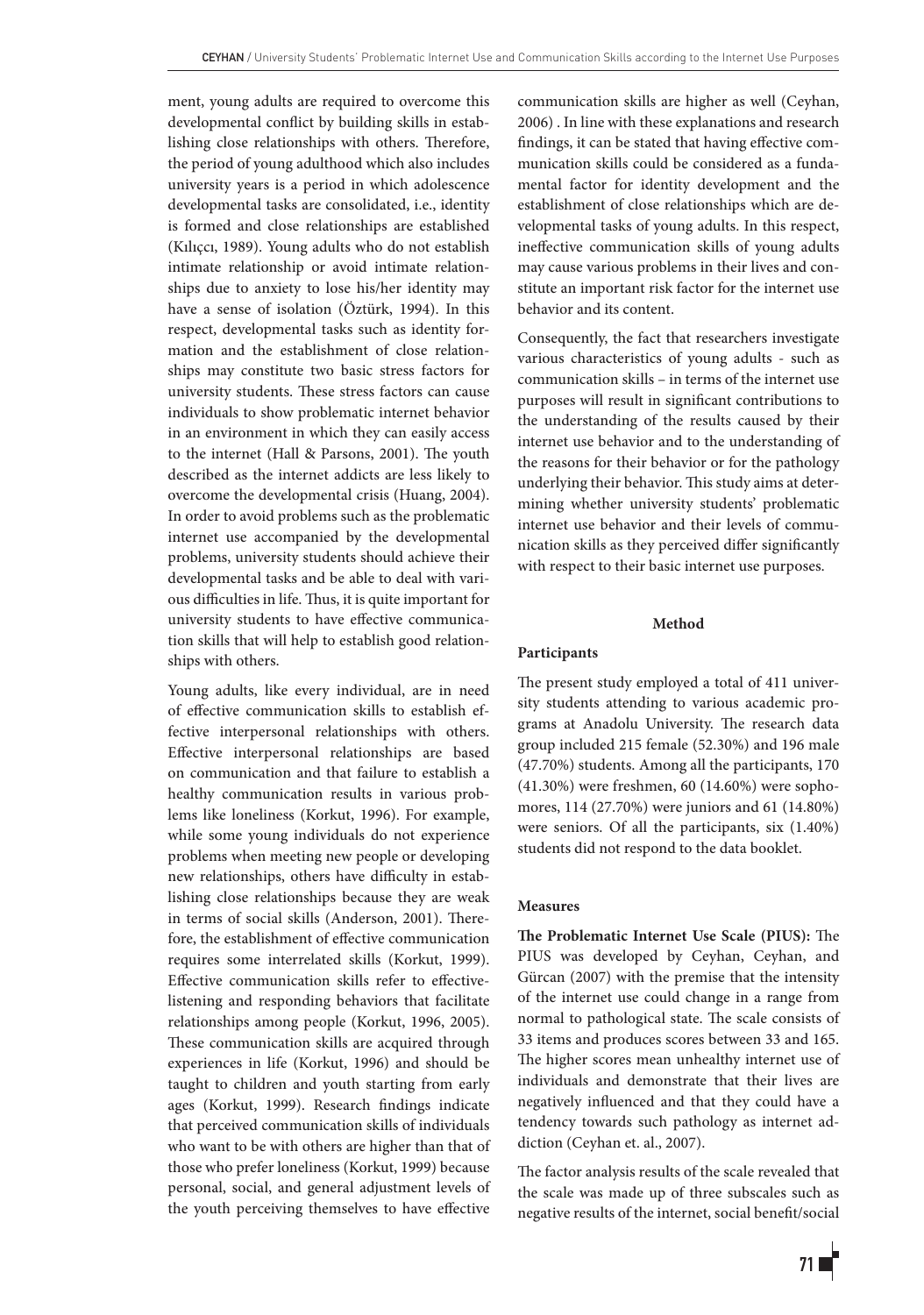comfort and overuse. These three factors together explained 48.96% of the total variance. The correlation between the scale and the Davis's Online Cognitive Scale-Turkish adaptation (Keser Ozcan, & Buzlu, 2005) was found as 0.61. The internal consistency coefficient of the PIUS (α) was found as 0.94. The item total-score reliability coefficients ranged between 0.31 and 0.70 (*p*<.001). The testretest correlation of the scale was computed as 0.81 (*p*<.001) (Ceyhan et al., 2007).

**The Communication Skills Assessment Scale (CSAS):** The CSAS was developed by Korkut (1996) for the purpose of determining how individuals' communication skills are evaluated. CSAS, a five-item Likert-type scale, is made up of 25 positive statements that cover evaluations regarding communication skills. The total score to be obtained from the scale ranges between 25 and 125. The higher scores show that the individual has positive evaluations regarding his or her own communication skills. The validity and reliability studies of the scale conducted by Korkut (1999) revealed that the validity coefficients of CSAS with the Empathic Tendency Scale were .48 for adults and .52 for university students. As for the reliability studies of the CSAS, it was found that the internal consistency coefficients of the scale were .75 for adults, and .86 for university students. The retest reliability coefficient of the scale was calculated as 0.78 (Korkut, 1999).

**Information Questionnaire:** In the study, an information questionnaire was developed to obtain demographic information about participants and their internet use behavior. The questionnaire included questions related to such information as gender and grades and their basic internet use purposes (e.g., What is your basic internet use purpose? Obtaining information, entertainment, establishing social relationships with unfamiliar people, and establishing communication with acquaintances and relatives).

# **Procedure**

A total of 439 students participated in the study. However, the statistical analyses were carried out for 411 students since 11 students did not respond to the data collection instruments as required and the scores of 17 students were extreme values. For the analyses of the research data, multivariate analysis of variance (MANOVA) was applied.

#### **Findings**

The present study investigated whether university students' problematic internet use behavior and their levels of communication skills they perceived differ with respect to their basic internet use purposes. By this aim, first, Mahalanobis distance values were calculated to see whether there were extreme values regarding the variables found in the analysis, and the extreme values that spoil the multivariate normality (*X²=5.99, sd=2)* were determined*.* As a result, the data obtained from 17 students were found to be at extremes and thus were not included in analysis.

Following this, in order to determine whether the means of the groups formed according to basic internet use purpose differed significantly, MANOVA was run. For this purpose, the equivalence of covariance matrices was examined, and the test results were found to meet the assumption for equivalence of covariance (Box's M=9.09, F=0.99,  $p=0.44$ ). At the same time, the assumption for equivalence of variance between groups was also met (Levene's Test results: for PIUS F=2.07, *p*=.10 and for CSAS F=0.74, *p*=.53). In addition, Wilks' Lambda test results revealed that university students' levels of problematic internet use or the levels of their communication skills they perceived differed significantly with respect to their basic internet use purposes (Λ=.92, F=5.86, *p*=.001).

Since the statistics of MANOVA were significant, the tests of between-subjects effects were taken into consideration. For these analyses, Benforroni correction was used to reduce the likelihood of making a Type I error and thus, the adjusted alpha level was determined as .025. The results of the analysis demonstrated that university students' levels of problematic internet use differed significantly with respect to their basic internet use purposes [F(3,407)=11.58, *p*=.001]. In addition, university students' levels of communication skills they perceived did not differ significantly in terms of their basic internet use purposes [F(3,407)=.56, *p*=.64]. Following this, the source of the difference regarding the university students' levels of problematic internet use with respect to their basic internet use purposes was examined via post hoc multiple comparison tests. To control for a Type I error risk in the multiple comparisons, Benforroni-adjusted alpha level was determined as .004.

The results of the analysis revealed that among the paired comparisons, only the means for "using the internet to obtain information", "using the internet for entertainment" and "using the internet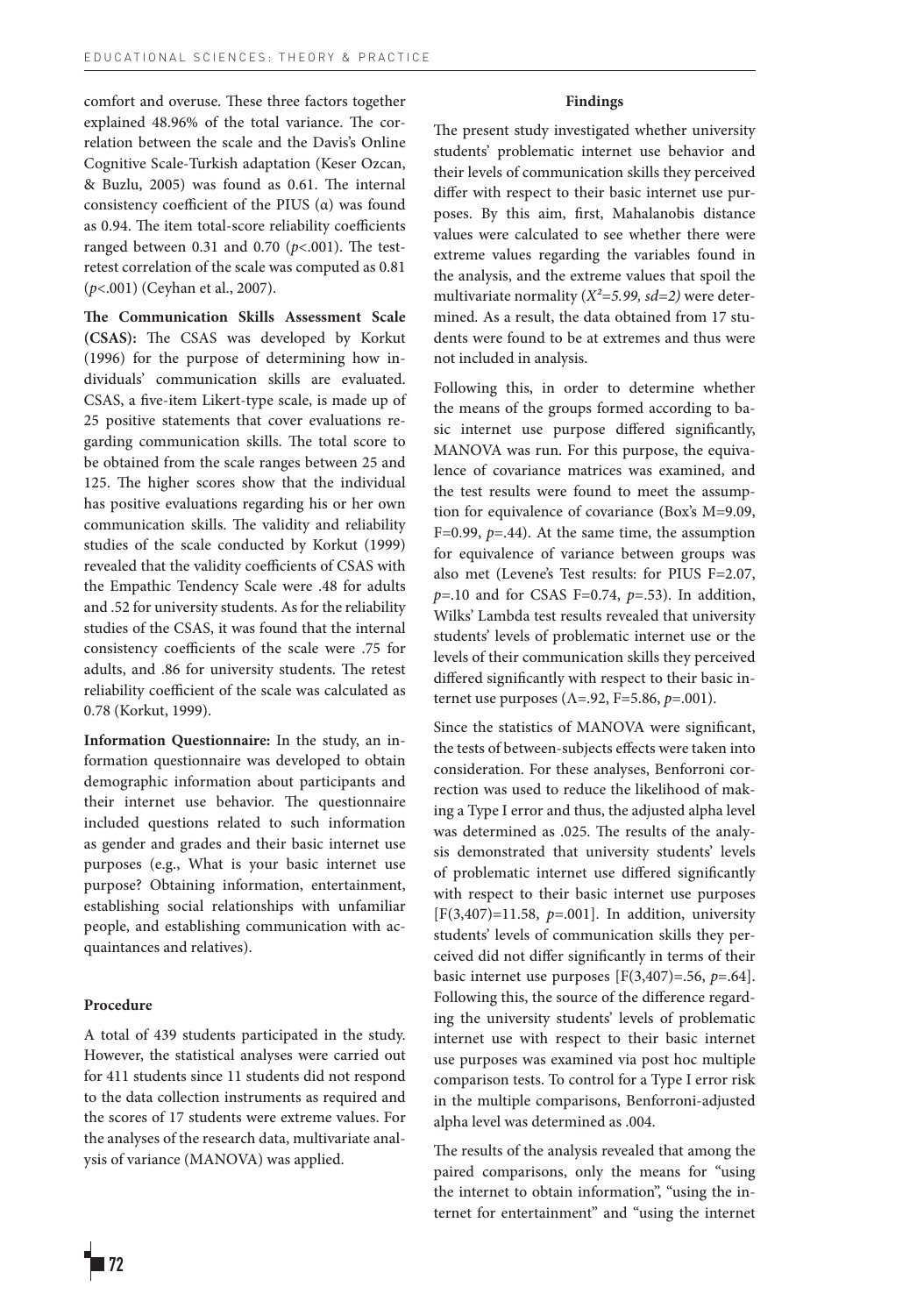to establish social relationships with unfamiliar people" differed significantly (*p*<.001). Therefore, it was found that the university students' levels of problematic internet use for the basic purpose of obtaining information were significantly lower than that of those who used the internet primarily to establish social relationships with unfamiliar people and those who used the internet primarily for entertainment. As for the other paired comparisons, no significant difference was found.

#### **Discussion**

Research findings indicate that university students' levels of problematic internet use differ significantly with respect to their basic reasons for the internet use, but did not differ significantly in terms of their communication skills. In this respect, when their basic internet use purposes were examined with respect to the problematic internet use, it was seen that the levels of problematic internet use behavior of university students who used the internet to entertain themselves and to establish social relationships with unfamiliar people was higher than that of those who used the internet primarily to obtain information. This result shows that the possibility of the development of problematic internet use behavior may change with respect to the internet use purpose (Meerkerk et. al., 2006) and that the basic internet use purpose could be an important determiner of the emergence of problematic internet use behavior. In addition, research findings support the view that the internet itself does not cause addiction - according to various other research results - and that its specific uses, especially its interactive functions, contribute to the development of pathological internet use, though (Chou et. al., 2005).

In literature, there are a number of studies demonstrating the relationship between the problematic internet use or internet addiction and the internet use purposes. When the findings of these studies (Boies, Cooper, & Osborne, 2004; A. A. Ceyhan, 2007; E. Ceyhan, 2007; E. Ceyhan & A. A. Ceyhan, 2007; Ceyhan, Ceyhan, & Kurtyılmaz., 2009; Chak & Leung, 2004; Leung, 2004; Keser Özcan & Buzlu, 2007; Kesici & Şahin, 2009; Meerkerk et. al., 2006; Morahan-Martin & Schumacher, 2003; Yang & Tung, 2007; Young, 1998) are taken into consideration, it is seen that the internet use purpose acts as a significant determiner in distinguishing unhealthy/problematic internet users from healthy users in terms of their internet use, and the internet users who do not have problematic internet use behavior prefer to use the internet primarily to obtain information, while problematic internet users tend to use the internet more for entertainment, social activities, and interactive virtual games. This result is consistent with the findings of the present study and clearly emphasizes the fact that the use of the internet primarily for entertainment and for social interaction could constitute an important risk factor for the development of problematic internet use symptoms.

There might be various reasons why university students are using the internet to entertain themselves and to establish social relationships with unfamiliar people show more symptoms of problematic internet use behavior than that of those who use the internet primarily for the purpose of obtaining information. Various factors such as accessing to the internet easily, following the renovations without experiencing any difficulty, having enough spare time for out-of-class activities, and using the computer technology for educational activities create an environment for university students in which they spend more time using the internet and thus end up with overuse of the internet. When - as required by the developmental period they are in - university students in such an environment experience multi-dimensional problems such as accommodation, nutrition, finance, educational life, and relationships with friends, they could choose to use the internet as a way of escape. In this way, the internet may become a tool for students to avoid or escape from problems, to entertain themselves and to share and freely spend time getting acquainted with new people. For example, some students may now and then consider the internet as an environment in which they can relax by forgetting their problems rather than trying to overcome them. Thus, the internet addiction provides a virtual content that helps escape from difficulties or problematic situations or personal challenges. In this respect, the internet addicts use the computer less as a tool to gather information but more as a psychological escape from coping with problems in life (Young, 2004).

Research results demonstrate that individuals addicted to the internet experience financial and interpersonal problems as well as problems in the issues of family, school, and health (Yang & Tung, 2007) and that they show more effort to escape from the realities of life than those who are not the internet addicts (Whang et al., 2003). Therefore, students prefer to use the internet for its functions of entertainment and of getting acquaintance with new people. In this way, they feel more satisfied yet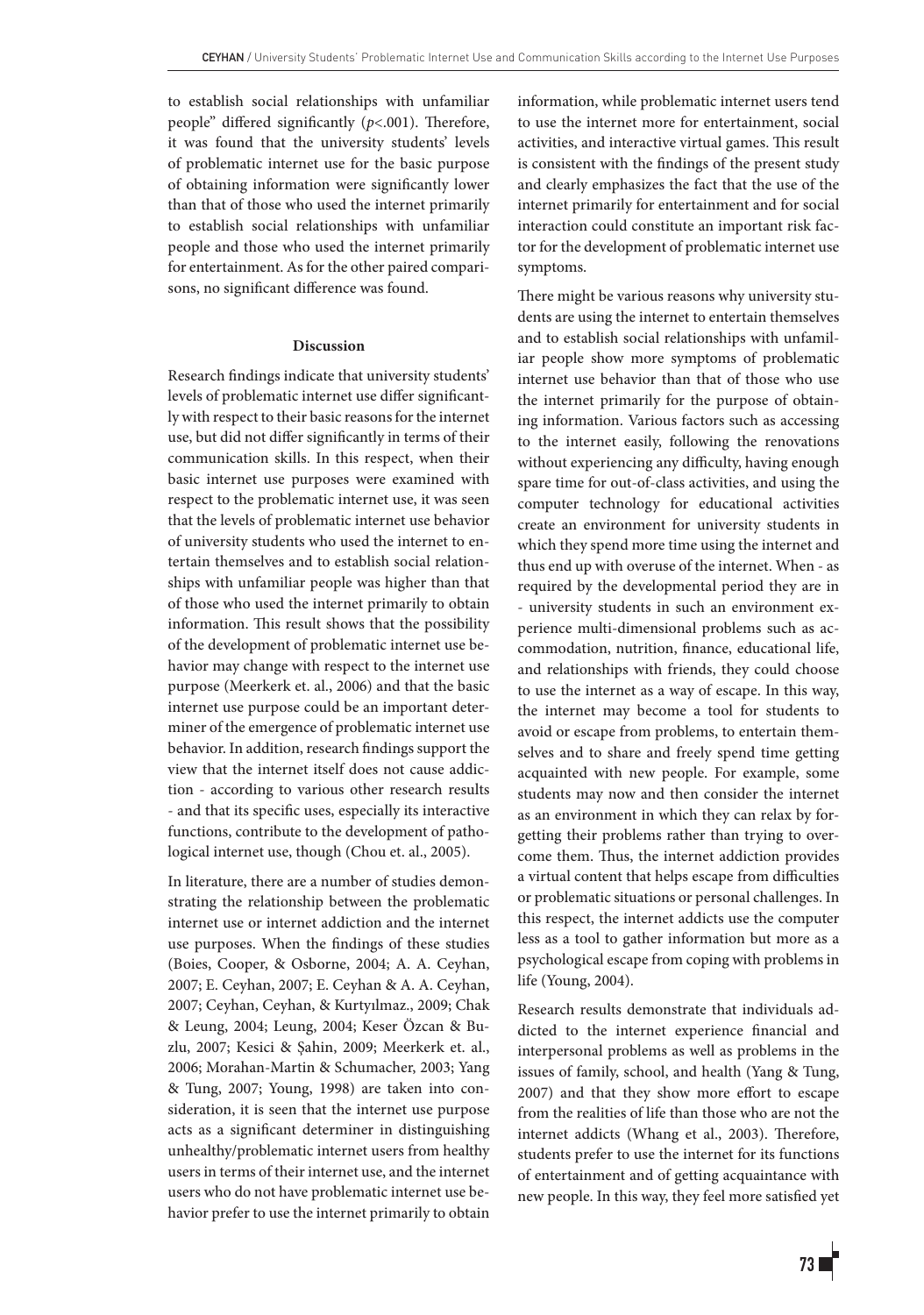may get exposed to the negative results of the overuse of the internet. Furthermore, it may become a very important problem for some university students to use their spare time better in their daily lives. If young adults cannot easily adapt to the environment, do not feel themselves as a part of a group or join that group, or do not have the necessary skills or opportunities to participate in various socio-cultural and sports activities, then they may tend to overuse the internet. In this context, internet may become an indispensable tool for fun and sharing instead of a tool for obtaining information for youth. For instance, it is stated that the majority of chat users are youth, and spend most of their times by making chat with friends from the internet, which affects their attitudes toward real life dramatically (Simkova & Cincera, 2004).

When the research results are taken into consideration in terms of psychosocial development, it is a fact that university students are in a process of forming or strengthening their identities and developing close relationships with others as young adults spend more time on interactive activities on the internet. Especially young adults who have been unable to overcome the identity disorder during their adolescence are likely to use the internet to do identity experiments just as adolescents do. The reason is that young adults, without worrying about losing their identities, are in need of developing close relationships with their environment. The internet could be the most riskless environment to meet such a need. The internet, with its certain opportunities, could become an environment in which individuals can freely take actions without feeling anxious about being humiliated, criticized, or judged and without giving any harm to their identity, feelings, and thoughts. In addition, even if the young receive various threats or negative critics or evaluations, they may experience satisfactory relationships via the internet since such an environment includes no face-to-face relationships and helps them hide their real identities. As a result, although the internet, which gives a new dimension to social interaction, was designed basically to carry our research, search for information, communicate with others and facilitate business applications, it may become a principal focus of life and a temptation difficult to resist (Nalwa & Anand, 2003). Thus, the youth may use the internet mostly for sharing, seeking for relationships and for satisfying themselves in the virtual environment rather than obtaining information, which is the basic function of the internet. This way of using the internet is likely to result in the development of

problematic internet use symptoms. It is believed that in the rapidly changing world, various ways of satisfying one's own needs have occurred (Kılıçcı, 1989).

Research findings revealed that the problematic internet use differs with respect to the internet use purposes yet does not differ in terms of the perceived communication skills. This finding is somewhat surprising because the communication process plays an important role in young adults' lives for establishing close relationships for the management of one developmental task of psychosocial development process. Due to the developmental environment they are in, young adults are in constant interaction with their immediate environment such as their friends, families, and teachers. The way of establishing communication in their relationships especially with the opposite sex is quite important. Therefore, the inefficiencies of young adults in communication skills will make it difficult for them to establish close relationships with their environment. Then, it will also be difficult to develop and maintain relationships with friends as well as love-affairs with the opposite sex. Thus, the youth with ineffective communication skills are more likely to prefer virtual rather than face-to-face relationships due to the opportunities provided by the internet, to spend enough time on internet activities to avoid their inefficiencies in communication skills, and to express themselves different from whom they normally are. For example, if a person has difficulty in establishing romantic relations due to shyness or the lack of self-confidence, interactions via chat rooms or e-mail on the internet will provide an excellent environment though not as rich and romantic as face-to-face communication (Niemz et. al., 2005). In line with this view, it could be predicted that adults with ineffective communication skills will prefer to use the internet due to its interactional and social content. As a support to this prediction, the shyness level of the internet addicts was found higher in face-to-face relationships than in interpersonal online relationships, while there was no significant difference in online or face-to-face interactions for individuals who were not addicted to the internet (Yuen & Lavin, 2004). Furthermore, it was reported that individuals lacking self-presentation skills prefer especially online social interaction to face-to-face relationships and that such a preference for online social interaction increases compulsive internet use that leads to negative results (Caplan, 2005).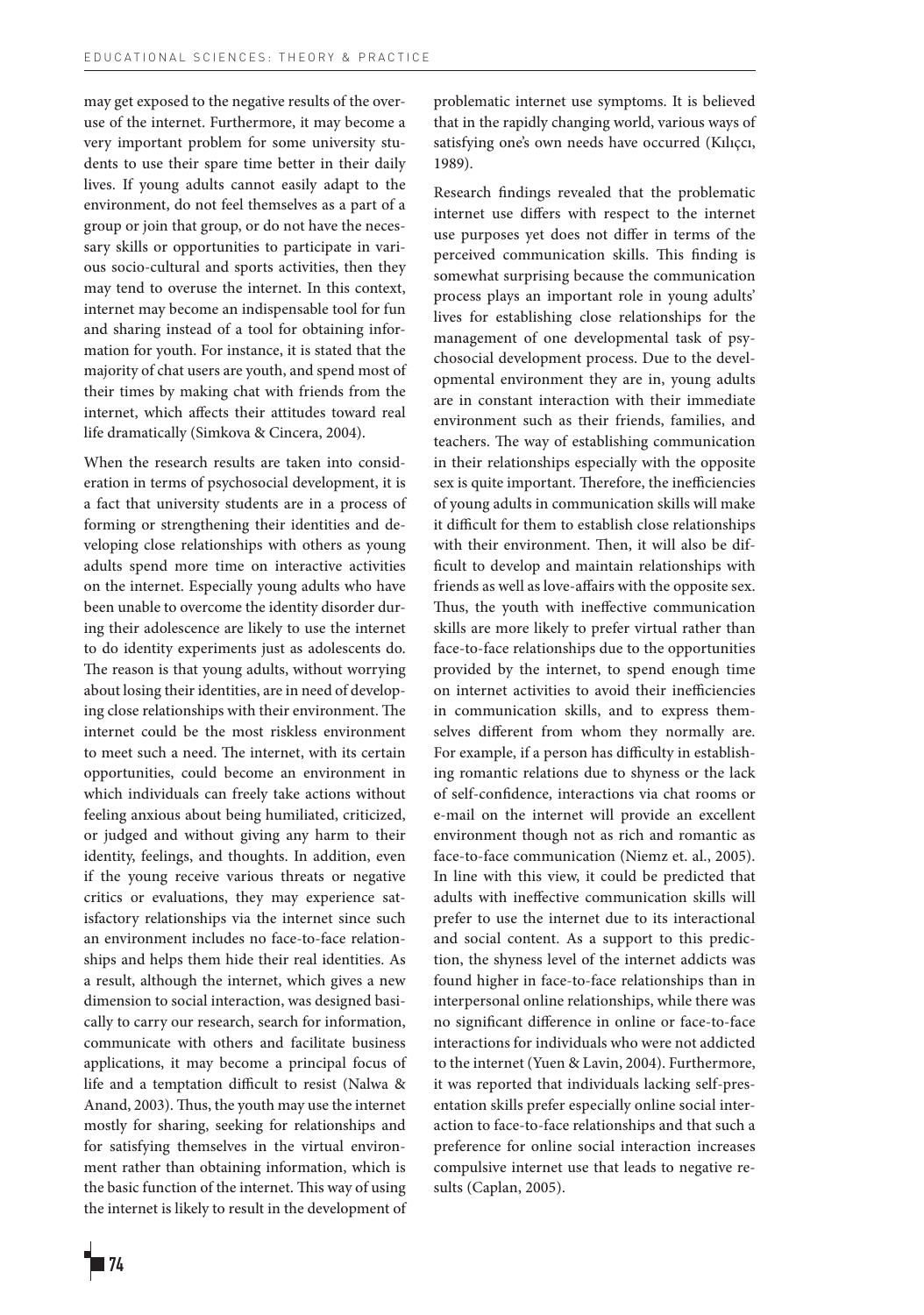The use of the internet for its social function plays a fundamental role in the internet addiction behavior (Li & Chung, 2006). According to research findings, the shyness levels of the internet addicts are higher in face-to-face relationships than in interpersonal online relationships (Yuen & Lavin, 2004). These findings are consistent with the explanations provided by the cognitive behavioral model regarding problematic internet use (Davis, 2001). However, the present research findings do not seem to be parallel to those reported in related literature or support the cognitive behavioral model. Naturally, there could be various reasons why the present study has revealed such research findings.

First of all, several personality factors rather than the communication skills of the young adults might have played a significant role in the findings. Therefore, the students' levels of communication skills in their internet use do not seem to act as a factor. Regardless of their communication skills, individuals can easily take part in the activities provided by the internet. Thus, their inefficiencies in communication skills may not be an obstacle for them because students can behave in whatever way they want and can show any behavior that they may not show in face-to-face relationships. Thus, in line with the findings reported in the related literature, it could be thought that the factor that determines the content of the internet use could basically be the needs of individuals and their personality traits. For example, loneliness could be an important factor that leads to the internet addiction, yet the opposite could also be true. In addition, there could be various reasons for loneliness, and one of these reasons might be individuals' inefficiencies in communication skills. Therefore, it could be thought that inefficiency in communication skills may not determine the content of the internet use alone yet may have an effect on the content of the internet use together with certain personality traits. The present research findings might have occurred as a reflection of this. Hence, when examining the factors leading to the internet use and the differences in the internet use purposes, considering the level of the communication skills of the young and their personality traits together will help explain the cause of the present finding. Another reason why no significant relationship was found between the basic internet use purposes and communication skills could be the instruments used in the present study. In the study, the university students' communication skills were measured by the use of a self-report scale based on their own perceptions. This situation might have caused the students to evaluate themselves in different ways since they might have considered their behavior on the internet. The reason is that individuals who establish virtual relationships via the internet rather than face-to-face relationships and who are satisfied with the former are likely to perceive and evaluate their communication skills in different ways. This might have influenced the present research findings.

The research findings could be taken into consideration for future studies and for services to be given regarding the problematic internet use. In addition, the present study has some limitations. One limitation of the present study is that the basic internet use purpose was revealed through a closeended question based on the students' perceptions. Moreover, the evaluations regarding the students' communication skills were obtained via a selfreport scale based on their perceptions. Therefore, it is not possible to make causal deductions based on the research results. Thus, the replication of the study with different groups and methods would clarify the present research findings. Besides, in the present study, due to the limited number of the students using the internet to entertain themselves and to establish social relationships with unfamiliar people, no comparison was made with respect to the gender of the students. In fact, such a comparison will provide an opportunity to examine the relationship between communication skills and the problematic internet use and the internet use purpose with respect to the gender of the participants. It is expected that future studies will provide insights in this study area. Therefore, the findings of the present study should be taken into account considering the limitations stated. To conclude, it is seen that the use of the internet for the basic purpose of entertaining oneself and of establishing social relationships with unfamiliar people has a significant relationship with the problematic internet use symptoms.

#### **References/Kaynakça**

Anderson, K. J. (2001). Internet use among college students: An exploratory study. *Journal of American College Health*, *50*  (1), 21-26.

Aslanbay, M. (2006). *A compulsive consumption: Internet use addiction tendency. The case of Turkish high school students*. Yayınlanmamış yüksek lisans tezi, Marmara Üniversitesi Sosyal Bilimler Enstitüsü, İstanbul.

Beard, K. W. (2002). Internet addiction: Current status and implications for employees. *Journal of Employment Counseling*, *39*, 2-11.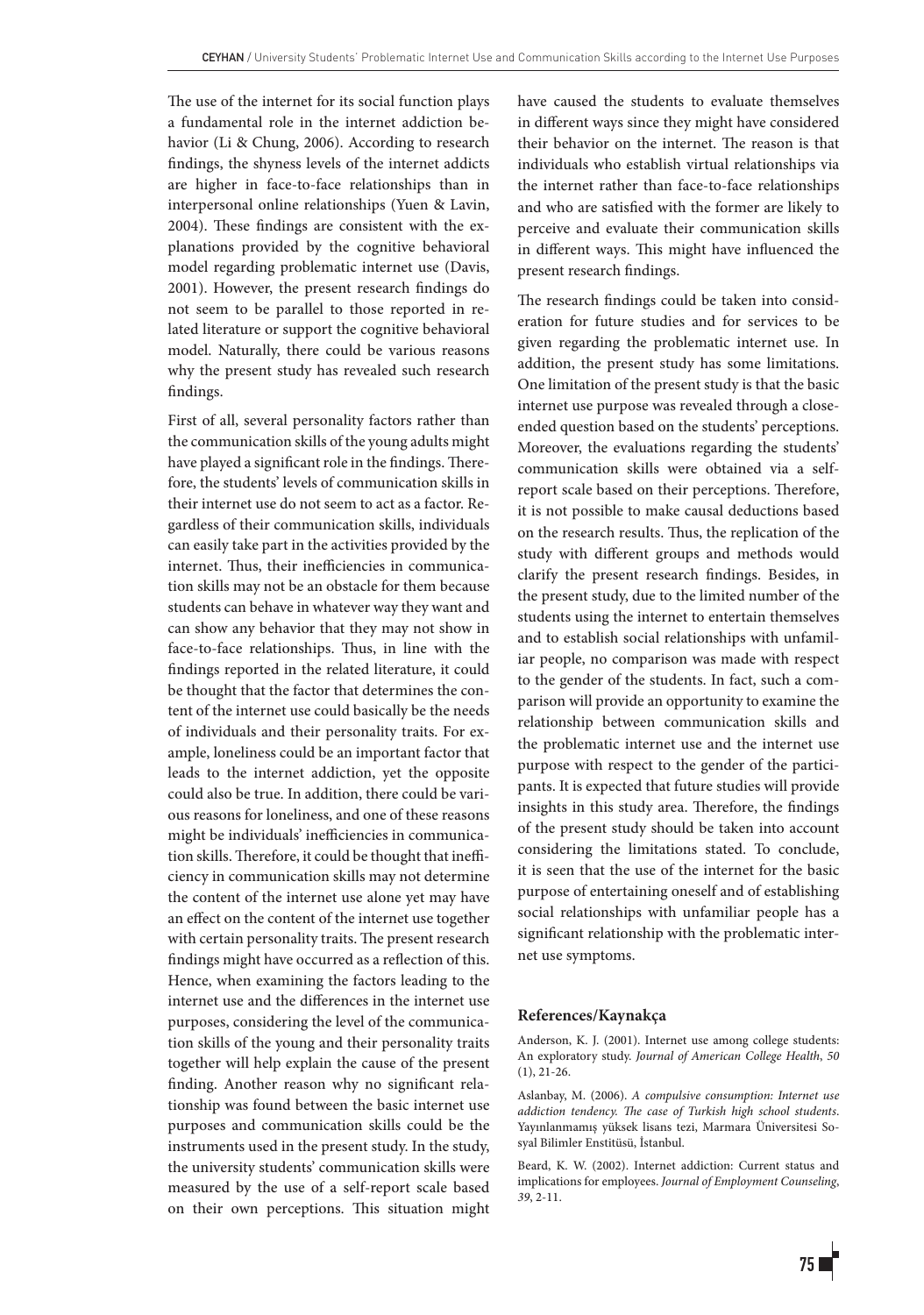Beard, K. W., & Wolf, E. M. (2001). Modification in the proposed diagnostic criteria for internet addiction. *Cyberpsychology & Behavior, 4* (3), 377-383.

Boies, S. C., Cooper, A., & Osborne, C. S. (2004). Variations in internet-related problems and psychosocial functioning in online sexual activities: Implications for social and sexual development of young adults. *CyberPsychology & Behavior*, *7*  (2), 207-230.

Caplan, S. E. (2005). A social skill account of problematic internet use. *Journal of Communication*, *55* (4), 721-736.

Ceyhan, A. A. (2006). An investigation of adjustment levels of Turkish university students with respect to perceived communication skill levels. *Social Behavior and Personality*, *34* (4), 367-379.

Ceyhan, A. A. (2007). Comparison of Turkish problematic and non-problematic internet users. R. Revetria, A. Cecchi, V. Mladenov, & A. Zemliak (Eds.), *Proceedings of 6th WSEAS International Conference on Education and Educational Technology* (pp.128-132). Venice: WSEAS Press.

Ceyhan, A. A. (2008). Predictors of problematic internet use on Turkish university students. *CyberPsychology & Behavior, 11* (3), 363-366.

Ceyhan, A. A. ve Ceyhan, E. (2007). Üniversite öğrencilerinin problemli internet kullanım düzeyleri ile denetim odağı, antisosyal eğilim ve sosyal normlara uyum düzeyleri arasındaki ilişkiler. E. Erginer (Ed.), *16. Ulusal Eğitim Bilimleri Kongresi*  içinde (s. 77-82). Tokat: Gaziosmanpaşa Üniversitesi.

Ceyhan, A. A., & Ceyhan, E. (2008). Loneliness, depression and computer self-efficacy as predictors of problematic internet use. *CyberPsychology & Behavior*, *11* (6), 699-701.

Ceyhan, E. (2007). University students' problematic internet use in terms of reasons for internet use. R. Revetria, A. Cecchi, V. Mladenov, & A. Zemliak (Ed.), *Proceedings of 6th WSEAS International Conference on Education and Educational Technology* (pp. 25-29). Venice: WSEAS Press.

Ceyhan, E., & Ceyhan, A. A. (2007). An investigation of problematic internet usage behaviors on Turkish university students. In H. Uzunboylu & N. Çavuş (Eds.), *Proceedings of 7th International Educational Technology Conference Voluma II* (pp. 115-120). North Cyprus: Near East University.

Ceyhan, A. A., Ceyhan, E. ve Kurtyılmaz, Y. (2009). Problemli ve problemli olmayan internet kullanımına sahip üniversite öğrencilerinin özellikleri. H. Asutay ve E. (Budak) Bayır (Ed.), *Uluslararası 5. Balkan Eğitim ve Bilim Kongresi* içinde (s. 470- 474). Edirne: Trakya Üniversitesi.

Ceyhan, E., Ceyhan, A. A. ve Gürcan, A. (2007). Problemli İnternet Kullanımı Ölçeği'nin geçerlik ve güvenirlik çalışmaları. *Kuram ve Uygulamada Eğitim Bilimleri Dergisi*, *7*, 387-416.

Chak, K., & Leung, L. (2004). Shyness and locus of control as predictors of internet addiction and internet use*. Cyberpsychology & Behavior, 7* (5), 559-570*.*

Chou, C., Condron, L., & Belland, J. C. (2005). A review of the research on internet addiction. *Educational Psychology Review*, *17* (4), 363-388.

Davis, R. A. (2001). A cognitive-behavioral model of pathological internet use. *Computers in Human Behavior*, *17* (2), 187-195.

Dowling, N. A., & Quirk, K. L. (2008). Screening for ınternet dependence: Do the proposed diagnostic criteria differentiate normal from dependent internet use? *CyberPsychology & Behavior*, *12* (1), 1-7.

Erdoğan, Y. (2008). Exploring the relationships among internet usage, internet attitudes and loneliness of Turkish adolescents. *Cyberpsychology: Journal of Psychosocial Research on Cyberspace*, *2* (2). Retrieved February 15, 2010 from http://cyberpsychology.eu/ view.php?cisloclanku=2008111802&article=4.

Hall, A. S., & Parsons, J. (2001). Internet addiction: College student case study using best practices in cognitive behavior therapy. *Journal of Mental Health Counseling*, *23* (4), 312-327.

Huang, Y-R. (2004). Identity and intimacy crises and their relationship to internet dependence among college students. *CyberPsychology & Behavior, 9* (5), 571-576.

Johansson, A., & Götestam, G. (2004). Internet addiction: Characteristics of a questionnaire and prevalence in Norwegian youth (12–18 years). *Scandinavian Journal of Psychology*, *45*, 223-229.

Keser Özcan, N. ve Buzlu, S. (2005). Problemli internet kullanımını belirlemede yardımcı bir araç: "İnternette Bilişsel Durum Ölçeği"nin üniversite öğrencilerinde geçerlik ve güvenirliği. *Bağımlılık Dergisi, 6*, 19-26.

Keser Özcan, N., & Buzlu, S. (2007). Internet use and its relation with the psychosocial situation for a sample of university students. *Cyberpsychology & Behavior*, *10* (6), 767-772.

Kesici, Ş., & Şahin, İ. (2009). A comparative study of uses of the internet among college students with and without internet addiction. *Psychological Reports*, *105*, 1103-1112.

Kılıçcı, Y. (1989). *Okulda ruh sağlığı*. Ankara: Şafak Ofset.

Kim, J-U. (2007 ). A Reality therapy group counseling program as an internet addiction recovery method for college students in Korea. *International Journal of Reality Therapy*, *26* (2-3), 3-9.

Korkut, F. (1996). İletisim Becerilerini Degerlendirme Ölçeginin geliştirilmesi: Güvenirlik ve geçerlik çalısmaları. *Psikolojik Danısma ve Rehberlik Dergisi, 2* (7), 18-23.

Korkut, F. (1999). Üniversite öğrencilerinin iletişim becerilerinin değerlendirilmesi. B. Özer ve ark. (Ed.), *4. Ulusal Eğitim Bilimleri Kongresi Bildirileri 4* içinde (s. 208-218). Eskisehir: Anadolu Üniversitesi.

Korkut, F. (2005). Yetişkinlere yönelik iletişim becerileri eğitimi. *Hacettepe Üniversitesi Egitim Fakültesi Dergisi, 28*, 143-149.

Leung, L. (2004). Net-Generation attributes and seductive properties of the internet as predictors of online activities and internet addiction. *CyberPsychology & Behavior*, *7* (3), 333-347.

Li, S. M., & Chung, T. M. (2006). Internet function and internet addictive behavior. *Computers in Human Behavior, 22* (6), 1067-1071.

Meerkerk, G. J., Van Den Eijnden, R. J. J. M., & Garretsen, H. F. L. (2006). Predicting compulsive internet use: It's all about sex! *Cyberpsychology & Behavior*, *9* (1), 95-103.

Moody, E. J. (2001). Internet use and its relationship to loneliness. *Cyberpsychology & Behavior, 4* (3), 393-401.

Morahan-Martin, J., & Schumacher, P. (2000). Incidence and correlates of pathological internet use among college students. *Computers in Human Behavior*, *16* (1), 13-29.

Morahan-Martin, J., & Schumacher, P. (2003). Loneliness and socail uses of the internet. *Computers in Human Behavior, 19*  (6), 659-671.

Nalwa, K., & Anand, A. P. (2003). Internet addiction in students: A cause of concern. *Cyberpsychology & Behavior*, *6* (6), 653-656.